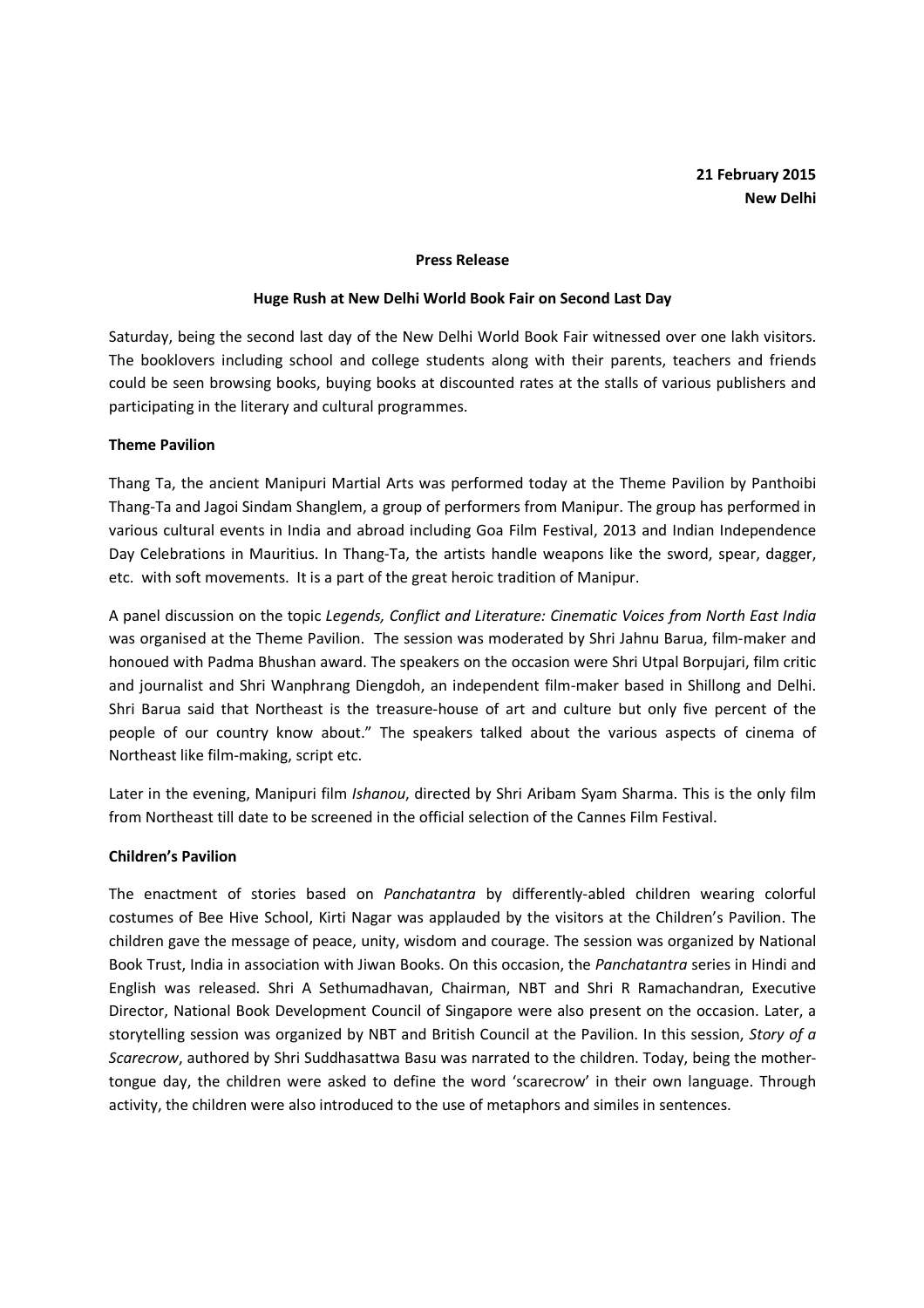An interesting game Book Bingo was organized at the Children's pavilion. The event was coordinated by Dr Shekhar Sarkar, an activist of Consortium Octet. In this session children were asked questions about books, poets and novelist. The children participated in this activity with enthusiasm.

The book Never A Dull Moment, published by Eklavya was released at the Children's pavilion. The book focuses on the development of educational materials, teacher's participation and evaluating what the children had learnt. Shri Vijay Verma, Shri Panch Pakeshan and Shri Kartik Sharma were the speakers on the occasion. They have worked for the documentation of the book.

In the evening, the artists of Kala Sanskriti gave a live demo on drawing sketches and paintings. They got the visitors acquainted with the process and techniques involved in drawing sketches. They said that, "We have come here not only to show art but also promote books." Ms Sangeeta Raj coordinated the event.

## Book Release and Interaction with Authors

The book titled A Guest of Arundhati and Other Stories, authored by Shri A Sethumadhavan, Chairman, NBT was released at the Fair. The speakers on the occasion were Shri Bhaskar Roy, CEO, Palimpsest Publishing House, Dr harish khar, former diplomat and Shri Yogesh Malik, chairman, Palimpsest Group. The book focuses on the need to modernize the Malayali society and talks about the role women play in the society.

At Conversations –the author's corner, the book Easy Money (Part 3) authored by Shri Vivek Kaul was released and the author Devdan Chaudhuri interacted with the booklovers and discussed about his book Anatomy of Life. The discussion was moderated by Naved Anjum, journalist, Indian Express.

At Reflections, the books Slow Journey South and Sahara authored by Paula Constant were released. Ms Paula travelled 5000 kilometers in India to get know about the life of nomads, especially women in India. Later, Ms Chandrakanta, noted Hindi author talked about her books. She has written extensively on Kashmir and has been honored with Vyas Samman Award and Mahatma Gandhi Sahitya Award. The author of the book War Room, Ullekh NP interacted with the booklovers. He said the book stands out as an example of real work and rigrous research. Anyone who wants to understand how decisions are made in India, should read this book. Dr Vijay Chauthaiwala moderated the session.

## Events Corner

A session on Art of Storytelling was organized at the Events Corner. The session was conducted by British Council, New Delhi. As Ms. Nupur narrated stories in a dramatized manner, it mesmerized the children present in the session. She narrated the story of Maliyang and the Magic Paint Brush. She involved children to participate in her art of storytelling by asking them a few questions related to the